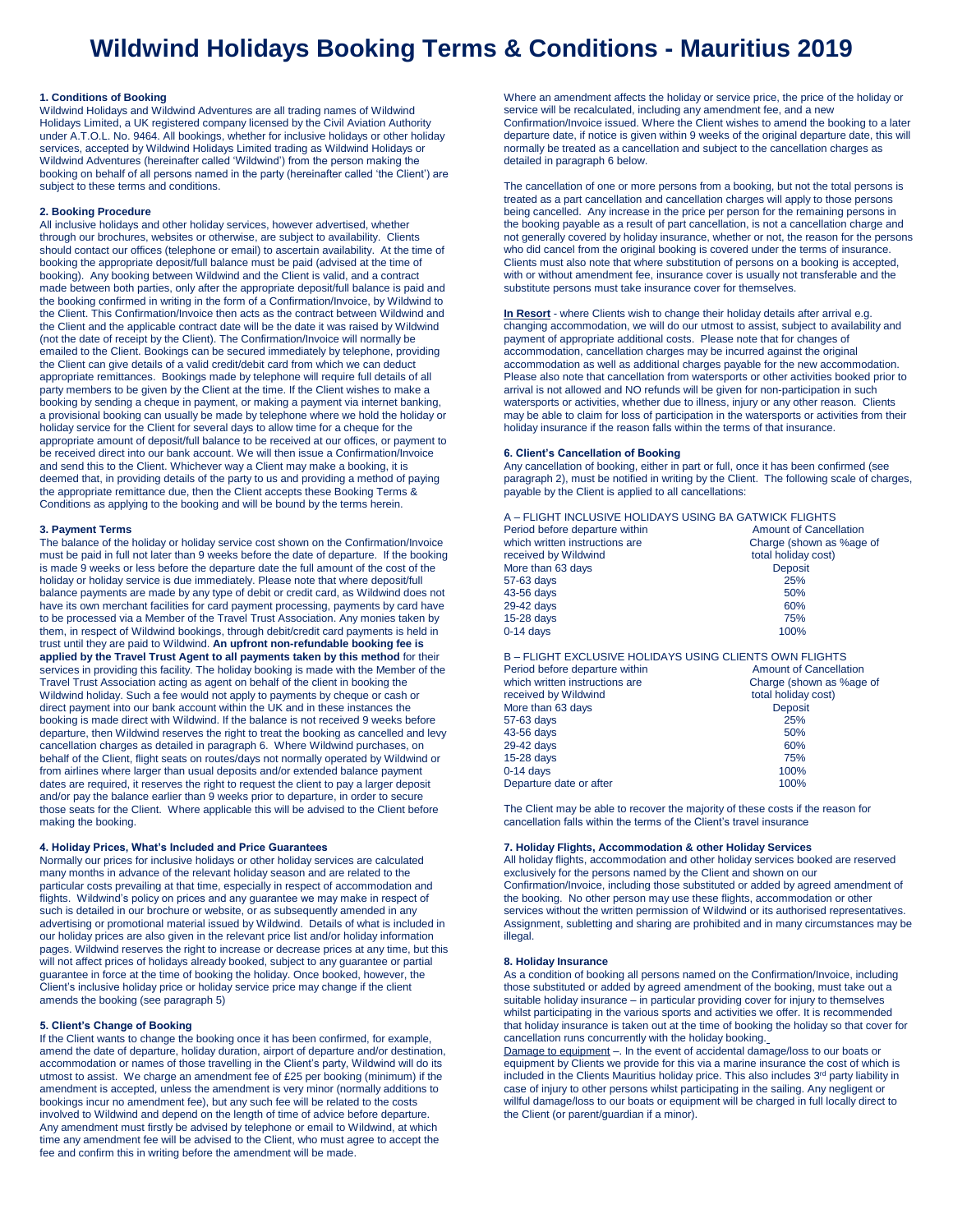# **9. Passports, Visas, Driving Licences and Health Requirements**

A valid passport is essential when travelling abroad. A full passport is required to all destinations. Holders of non-British Passports should check with the consulate of the country being visited for details of regulations before booking. Visas are not normally required by British Passport holders to Wildwind's holiday destinations (where required we will advise on booking). Normally, a full and valid British driving licence is adequate for car hire in our holiday destinations.

At the time of publication no compulsory vaccinations are required for British Citizens visiting our holiday destinations. Clients (in particular non-UK citizens) should always check with their doctor as to which inoculations are advisable or necessary before travel. Equally, persons with health problems who feel that their condition may be aggravated, or their health suffer, as a result of travelling, should consult their doctor first and if necessary obtain a medical certificate to confirm they are fit to travel, in order to satisfy airlines or insurance companies if required to do so. Pregnant women especially should seek the advice of their doctor. Airline regulations only permit travel for women up to a certain number of weeks pregnancy, dependent upon the airline concerned. Please advise us prior to booking and we will check with the relevant airline.

**Your Health & Sporting Activity** - Wildwind considers the health and safety of its clients to be of paramount importance. In order to assist us in assessing the fitness of all clients to participate in the watersports we offer it is a condition of booking that the Client advises us of any pre-existing medical or other condition, or other circumstances (such as taking medication) applicable to members of the Client's party, that may affect our decision to accept the booking on grounds of safety. We ask all Clients to advise us both at the time of booking and on arrival overseas (in case of subsequent events after booking) of such factors. The existence of a preexisting medical or other condition does not mean we will not accept a booking (although we reserve the right in our absolute discretion to refuse a booking where we consider the safety of the Client who would be jeopardized) but it gives us the opportunity to consider additional safety precautions in relevant cases. Failure to advise of such may result in our refusal to allow participation in the sporting activities once in resort and under such circumstances no refund of monies will be given. **All Clients are responsible for the provision of necessary valid documents for their own travel abroad and own health requirements.**

# **10. Client's Responsibility on Holiday**

Watersports & Activities – Our team of experienced staff & those of our resort partners who supply various services to our clients, organize and limit the watersports & activities according to weather conditions and the Client's ability and experience (and we reserve the right in our absolute discretion to refuse any Client's request to use the equipment at times or during conditions where our staff consider the safety of the Client would be jeapordised). Our supervision does not exempt any Clients from their responsibility of inspecting equipment before use, and limiting their own risk of accident or injury whilst using the equipment. We therefore accept watersports & activities bookings on condition that each member of a Client's party accepts responsibility for any injuries suffered unless these arise from our proven negligence. This condition equally applies to the use of safety equipment, such as buoyancy aids, which we recommend should be worn, at all times on/in the water, where appropriate. It is a condition of booking that all Clients wishing to participate in watersports can swim at least 50 metres clothed.

General behaviour - When travelling abroad all persons should be aware that they are visiting another country whose customs and laws may differ from ours. Equally they should be aware of their responsibility to others, whether holidaymakers or locals, and accordingly behave in a reasonable manner. Wildwind reserves the right in its absolute discretion to decline to accept or retain a person as a client or terminate without further notice to the holiday arrangements of any customer whose behaviour is such that is likely, in our opinion, or that of an airline pilot, accommodation owner or manager, or other person in authority, to cause distress, damage, danger or annoyance to other customers, employees, any third party or property. Under such circumstances if a person is prevented from travelling, or their holiday curtailed, Wildwind's responsibility for the holiday ceases. Full cancellation charges will apply and Wildwind will be under no obligation whatsoever for any refund, compensation or costs such persons may incur. Any damages to accommodation caused by negligence of the Client or members of his/her party or their guests and any stay beyond the stated time or by additional persons whose permission has not been granted by Wildwind, will be charged to the Client, in resort, by the representative or agent of Wildwind, or direct to the client. Failure to pay any such charges may result in legal action against the Client.

# **11. Changes to Holidays or Holiday Services by Wildwind**

As arrangements for holidays, or separate components such as flights or accommodation, are made by us many months in advance of the relevant holiday season, some changes may be necessary, and we reserve the right to make these at any time.

**Minor changes** - Most changes are minor in nature, such as changes to departure times. Flight details will be advised on the Confirmation/Invoice. These are normally for guidance only. Wildwind reserves the right to amend any flight details or substitute any airline or aircraft as necessary at any time, subject to the provision that it will not change the timings by more than 12 hours (see major changes). Final flight details will be given on your travel documents. Similarly, in the unlikely event that

Wildwind is unable to provide the accommodation as booked, we reserve the right to substitute alternative accommodation of a similar or higher standard. Where accommodation is not officially classified, similar standard accommodation will be deemed to be that which is the same price as the substituted accommodation, provided it is in the same resort and has the same facilities e.g. number of bedrooms. Where significant we will advise our customers of minor changes, either before they book or after booking, given Wildwind has itself received reasonable notification of the changes. Flight timings changes are not normally advised and clients should check their travel documents on receipt. Under such circumstances cancellation of the holiday by the Client would be subject to normal cancellation charges.

**Major Changes** - These are changes involving a change of UK airports, resort area, time of departure or return by more than 12 hours (but NOT for reason of flight delays incurred to the scheduled time of departure as given on travel documents) or offering substitute accommodation of lower standard (see 'Minor Changes' for definition of 'similar standard'). If a major change becomes necessary, we will inform the Client as soon as is reasonably possible if there is time before departure and offer the choice of accepting the alternative arrangements together with any refund of cost difference or cancelling the booking and receiving a prompt and full refund of all monies paid at the time of cancellation. If the Client wishes to cancel from our holiday or services in the event of a major changes described above, and has booked other holiday services not provided by Wildwind, then Wildwind will only be liable for a refund of any monies paid to us and will not be liable for any other costs that the Client may incur in relation to the amendment or cancellation of those holiday services not provided by Wildwind. Wildwind cannot accept liability for losses and inconvenience arising out of disruption to local services such as electricity and water supplies caused by actions or circumstances beyond its control.

# **12. Cancellation of Inclusive Holiday or other Holiday Services by Wildwind**

Cancellation by Wildwind may be necessary in exceptional circumstances and we reserve the right in our absolute discretion to cancel any inclusive holiday or other holiday services. In this event the Client will be offered an alternative of comparable standard, if available, or a prompt and full refund of all monies paid to date. **FORCE MAJEURE** Wildwind shall not be liable for any loss, damage or expense and shall not be obliged to make any refund, in the event of change or cancellation caused by **force majeure** circumstances including (without limitation) war or threat of war, riots, terrorist activity, civil unrest, strikes or other industrial action, natural or nuclear disasters, fire, technical problems with transportation, airport closures, quarantine, epidemics, adverse weather conditions (actual or threatened), Government action, Foreign Office advice against travel to our destinations or other events beyond our control.

## **13. Suppliers' Conditions & Conditions of Carriage**

Our third party suppliers have their own booking conditions and conditions of carriage, and you will be bound by these, so far as the relevant supplier is concerned. Our suppliers' conditions will also apply to your contract with us, and in the event of any conflict between the suppliers' conditions and our conditions, the suppliers' conditions will prevail, save to the extent that any term in the suppliers' conditions is deemed to be invalid or unenforceable, in which event our conditions will prevail. Some of our suppliers' conditions may limit or exclude liability on the part of the relevant supplier, and, by virtue of their application to your contract with us, may also limit or exclude our liability to you. They are often subject to international conventions, such as a treaty known as the Warsaw Convention in respect of airline flights. Copies of the Conditions applicable to a particular holiday journey, may be made available for inspection at the office of the carrier.

#### **14. Flights & Flight Delays**

(a) Flight times are provided by airlines and are subject to change owing to matters such as air traffic control restrictions, weather conditions and technical problems. Flight timings are therefore estimates only and cannot be guaranteed. As between you and any individual airlines, the airline's standard conditions of carriage will apply. These may limit or exclude liability in accordance with relevant international Conventions. Copies of these Conventions are available on request. (b) Under the Denied Boarding Regulation (EU 261/2004), if you have been denied boarding, your flight has been cancelled or it has been significantly delayed, it is the airline's duty to look after you. This means providing food, drinks, and some communications. If you are delayed overnight, this also means a hotel and travel to and from it. Full details of these rights will be publicised at EU airports and will also be available from airlines. If the airline does not comply with these rules you should complain to the Civil Aviation Authority at www.caa.co.uk/passengerrights. We have no liability to you in these circumstances whatsoever and your claim for this assistance and any compensation must be made directly to the airline. Liability of an airline under EU 261/2004 will not entitle you to a refund of your holiday price from us. (c) We cannot accept liability for any delay which is due to any of the force majeure reasons set out in clause 12 of these booking conditions (which includes the behaviour of any passenger(s) or for any passenger who, for example, fails to check in or board on time). A delay or cancellation to your flight does not automatically entitle you to cancel any other arrangements even where those arrangements have been made in conjunction with your flight. However, you may be entitled to claim under the flight delay section of your travel insurance policy.

(d) We have no control over how much leg room (seat pitch) airlines allow on their aircraft. No guarantee can be given as to a particular seat configuration on board, as aircraft types vary. However, these seat pitches are standard throughout the airline industry and comply with current Civil Aviation Authority guidelines.